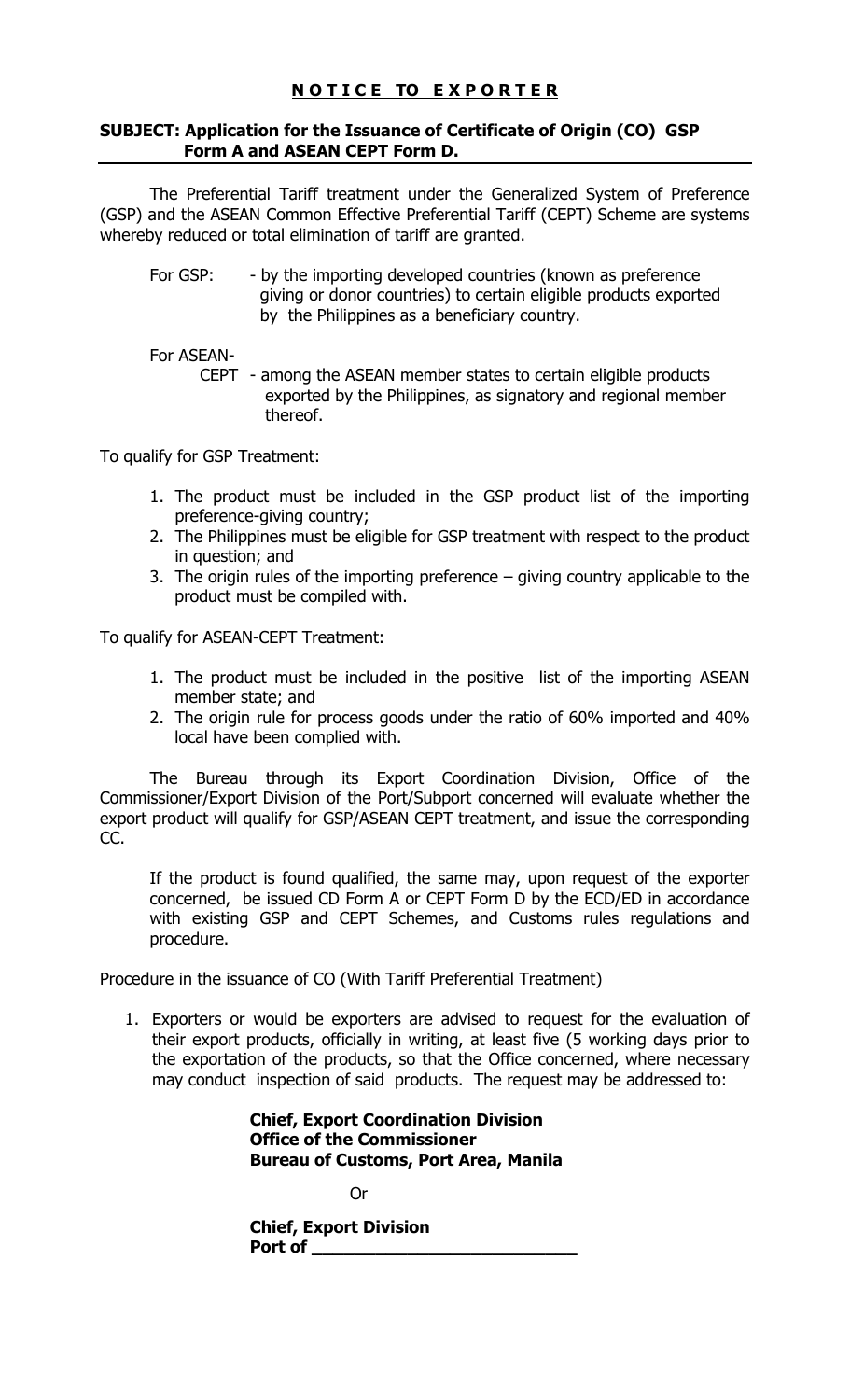- 2. The Export Coordination Division (ECD)/Export Division (ED) shall, upon request/application of the exporter, issue the Form A/Form D, if the origin of the product can be easily ascertained by its own nature (e.g. handwoven abaca placemat), otherwise, the product shall be subject to pre-exportation verification, and for which purpose ECD/ED shall furnish the exporter with Checklist (copy is attached as Annex A), together with its attachments, for guidance of the exporters.
- 3. The ECD/ED may also take any step necessary, including plant visits and examination of office books of accounts and records, in order to verify the origin of the product in accordance with the respective GSP/ASEAN CEPT Schemes.
- 4. The supporting evidence/papers used for the pre-exportation verification, especially the cost breakdown, shall be subject to periodic review consistent with the prevailing economic conditions. While said evidence may be used as basis for the issuance of Form A/Form D for a particular shipment on a particular time, the same shall not always be construed as also applicable and binding for another subsequent shipment at a different future time.
- 5. In general, the Office which processed the Export Declarations issues the corresponding CO. Thus, Export products for:

Manila Loading:

- 1. Export Division, Port of Manila/Manila International container Port/Ninoy Aquino International Airport.
- 2. Export Coordination Division, if the ED's were processed at the GTEB-BOC Unit or at the OSEDC, Philtrade

Provincial Loading:

- 1. Export Division/Unit of the Port of Loading concerned
- 2. Export Coordination Division, if the ED's were processed by the same Division.
- 6. Form A/Form D shall be issued by the ECD/ED at the time of exportation or as soon thereafter it the product has been found to be eligible for preferential treatment.
- 7. The declaration of the exporter or his authorized signatory on Form A/Form D shall be supported by competent and valid documents, such as the copies of the export declaration, commercial invoice, bill of lading/airway bill, etc.

Please be guided accordingly.

### (SIGNED) GEORGE M. JEREOS Deputy Commissioner Assessment and Operations Group

Note:

 The Exporter in filing up the CHECKLIST in Annex A, may request the Customs Office concerned to check the appropriate boxes applicable to his product.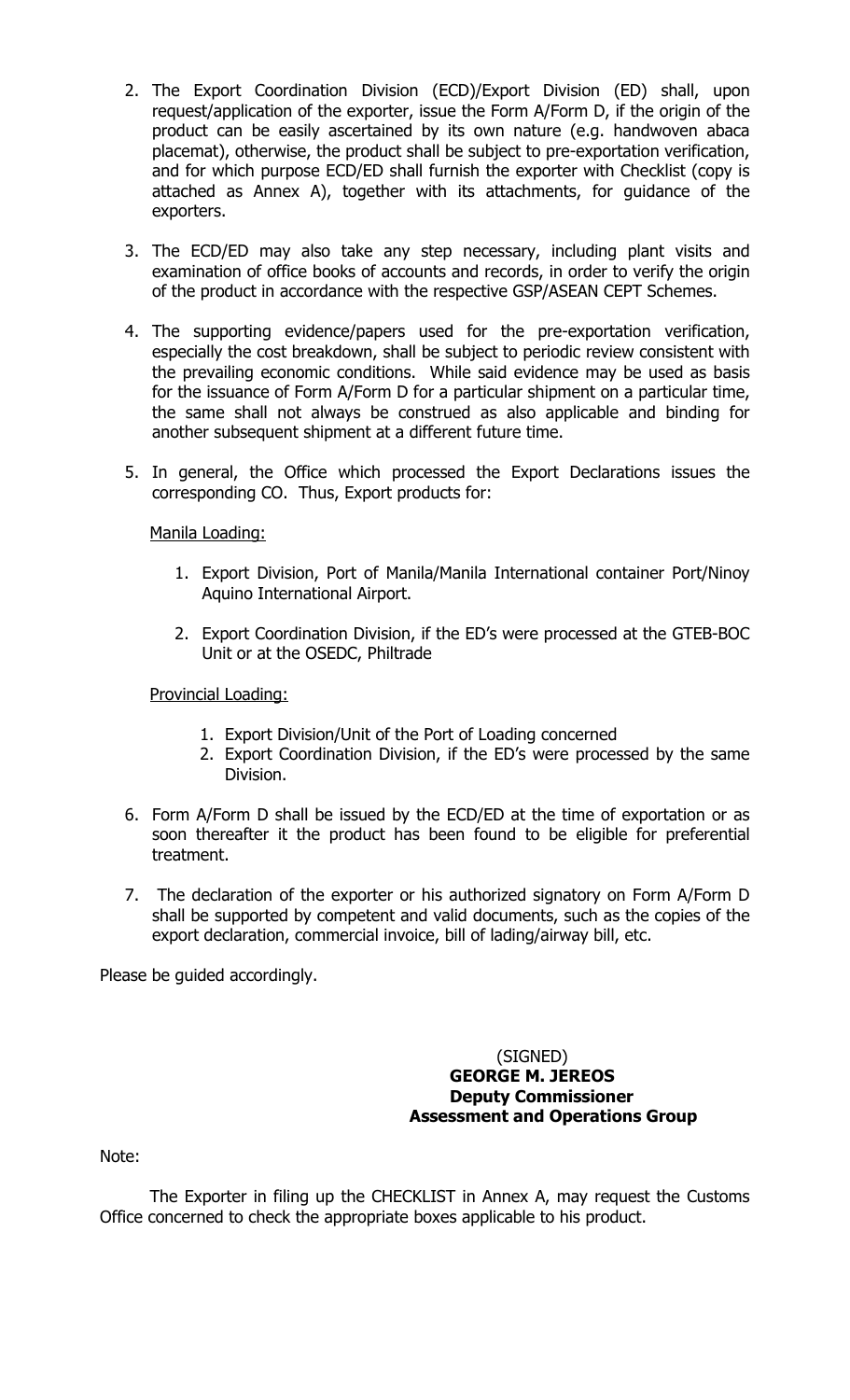Annex "A"

#### Republic of the Philippines Ministry of Finance Bureau of Customs Port of

 $\overline{\phantom{a}}$  , and the contract of the contract of the contract of the contract of the contract of the contract of the contract of the contract of the contract of the contract of the contract of the contract of the contrac  $\overline{\phantom{a}}$  , and the contract of the contract of the contract of the contract of the contract of the contract of the contract of the contract of the contract of the contract of the contract of the contract of the contrac \_\_\_\_\_\_\_\_\_\_\_\_\_\_\_\_\_\_\_\_\_\_\_\_\_\_\_ \_\_\_\_\_\_\_\_\_\_\_\_\_\_\_\_\_\_\_\_\_\_\_\_  $\overline{\phantom{a}}$  , and the contract of the contract of the contract of the contract of the contract of the contract of the contract of the contract of the contract of the contract of the contract of the contract of the contrac

(Exporter's Name and Address) (Product)

#### CHECKLIST For the

## Pre-Exportation Verification of the Origin of the Product

1. Full description of the product(s) intended for exportation

 For proper classification and identification of the tariff heading number applicable to the product, its description must be sufficiently detailed to include sketches, diagrams, or illustrative material, if available; its used; common, commercial or technical name; and the relative quantity (by weight, volume and/or value) of its component material, where applicable.

\_\_\_\_\_\_\_ 2. Final Country of destination of the products(s)

 In case applicable, state also whether the product(s) abovereferred to will be exported via another country, including information on the processing operations that shall further take place if any.

3. Complete list of materials, parts or components (both locally made and imported) used in the manufacture of the finished product(s), including their corresponding country of origin.

 Where applicable, said list shall also show the corresponding value, quantity or number of pieces used, in order to determine the material consumption per unit of the finished product.

\_\_\_\_\_\_\_ 4. Breakdown of the ex-factory cost, ex-factory price and FOB price of the finished product.

 Said breakdown shall be detailed to permit a close examination of each of the cost elements involved, more particularly the local value-added and /or the value of foreign inputs (materials, parts or components) used, in relation to the exfactory cost, ex-factory price or FOB price of the finished products. This is especially applicable when the finished product is subject to percentage criterion under the GSP scheme of the preference-giving country.

\_\_\_\_\_\_\_\_ 5. Concise explanation of the processes to manufacture the finished product, including Process Flow Chart.

 $\overline{\phantom{a}}$  , which is a set of the contract of the contract of the contract of the contract of the contract of the contract of the contract of the contract of the contract of the contract of the contract of the contract

 Signature Chief, ECD/ESD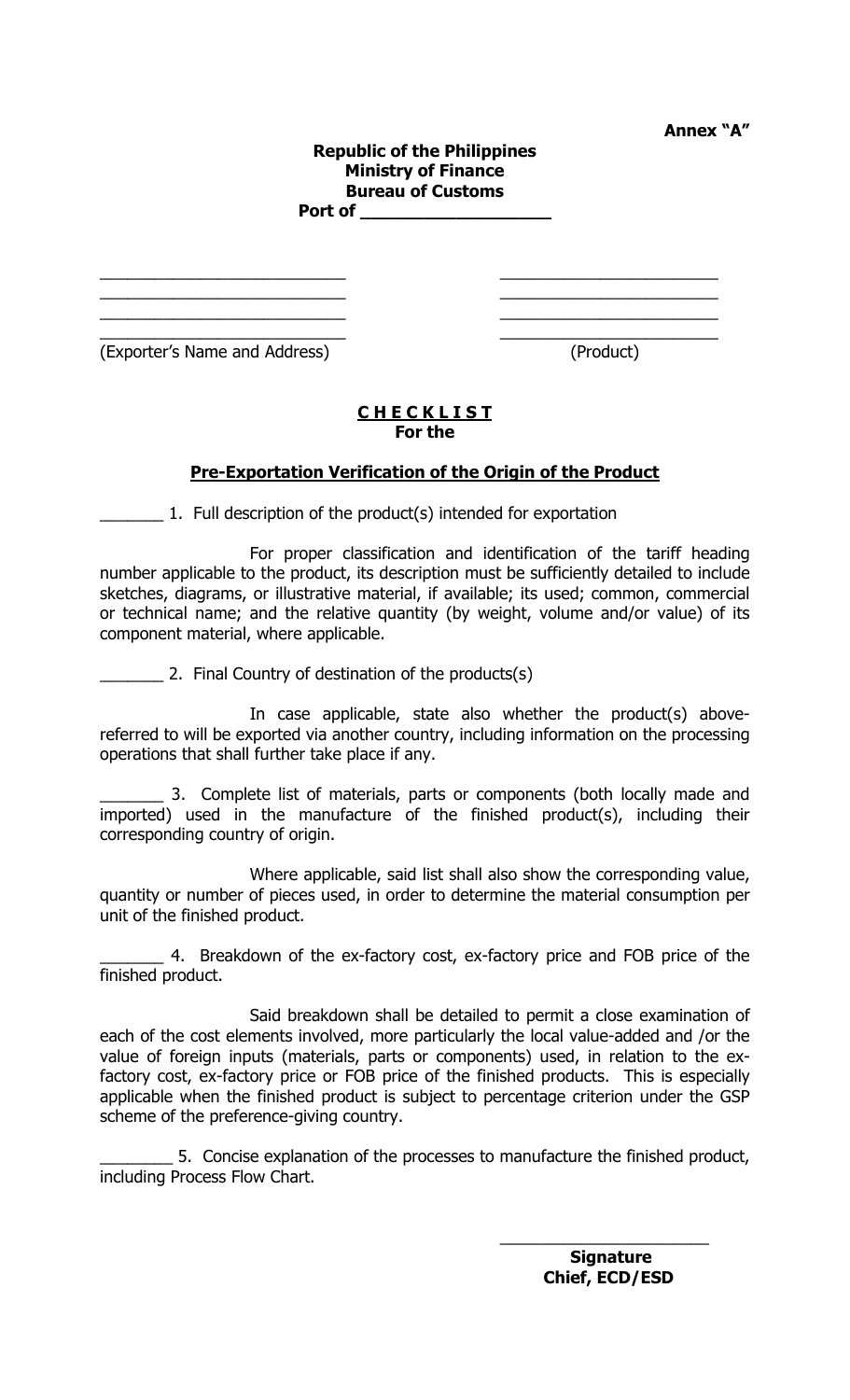# CERTIFICATION

To Whom It May Concern:

| This is to certify that our shipment of                                                                           |                                                 |            |
|-------------------------------------------------------------------------------------------------------------------|-------------------------------------------------|------------|
|                                                                                                                   | (Product Description)                           |            |
| consigned to <b>constants</b>                                                                                     | _____________ per Vessel ______________________ |            |
| manufactured in the Philippines.                                                                                  |                                                 |            |
| Below is the breakdown of the ex-factory cost, ex-factory price and FOB price for<br>the above-described product. |                                                 |            |
|                                                                                                                   | Dollar Value                                    | Percentage |
| I - Imported Materials, Parts<br>Or components:<br>(Enumerate)                                                    |                                                 |            |
| $II -$                                                                                                            |                                                 |            |
| A. Materials Produced in<br>Philippines:<br>(Enumerate)                                                           |                                                 |            |
| <b>B. Direct Cost of Processing</b><br>Operations Performed in the<br>Philippines                                 |                                                 |            |
| III - Other Direct Cost of Processing<br>Operations                                                               |                                                 |            |
| IV - Overhead/General Expenses and<br>Such Other costs of production<br>Involved                                  |                                                 |            |
| EX-FACTORY COST (Total item I,                                                                                    |                                                 |            |
| II, III & IV)                                                                                                     |                                                 |            |
| Plus:                                                                                                             |                                                 |            |
| $V -$ Profit<br>EX-FACTORY PRICE (Ex-factory Cost<br>Plus item V)<br>Plus:                                        |                                                 |            |
| $VI$ – Cost of Transport from the Factory to the<br>Frontier or Port/Brokerage Handling Expense                   |                                                 |            |
| <b>FOB VALUE:</b> (Ex-Factory Price plus<br>Item VI)                                                              |                                                 |            |

 $\overline{\phantom{a}}$  , and the contract of the contract of the contract of the contract of the contract of the contract of the contract of the contract of the contract of the contract of the contract of the contract of the contrac

Certified True and Correct

Name of Exporter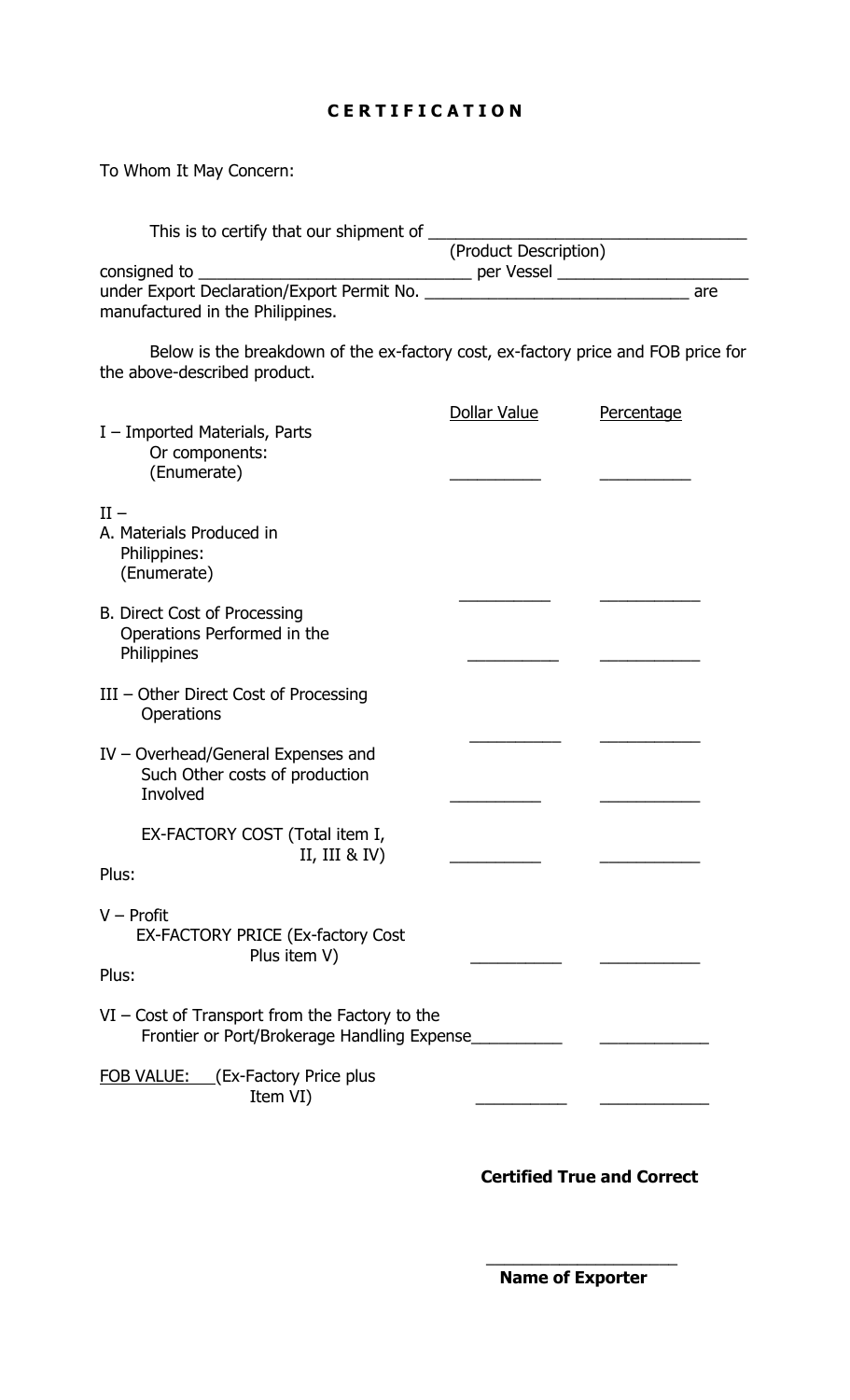## SUGGESTED FORMAT OF THE BREAKDOWN OF THE EX-FACTORY COST, EX-FACTORY PRICE AND FOB

1. Imported/Foreign/Consigned Raw Materials, Parts or Components (including those locally purchased but of foreign origin)

|             | $\overline{2}$ | 3            | $\overline{4}$   | 5                 | 6                 |
|-------------|----------------|--------------|------------------|-------------------|-------------------|
| Description | Country of     | Quantity/No. | <b>Unit Cost</b> | <b>Total Cost</b> | Reference No. of  |
|             | Origin         | of Pieces    | of Items in      | Col $(3)$ x       | Supporting        |
|             |                | Consumed     | Col. (1)         | Col(4)            | Invoices/Evidence |
|             |                | Per Unit or  |                  |                   |                   |
|             |                | Finished     |                  |                   |                   |
|             |                | Product      |                  |                   |                   |
|             |                |              |                  |                   |                   |
|             |                |              |                  |                   |                   |
|             |                |              |                  |                   |                   |
|             |                |              |                  |                   |                   |
|             |                |              |                  |                   |                   |
|             |                |              |                  |                   |                   |
|             |                |              |                  |                   |                   |
|             |                |              |                  |                   |                   |
|             |                |              |                  |                   |                   |
|             |                |              |                  |                   |                   |
|             |                |              |                  |                   |                   |

TOTAL COST of imported/foreign/consigned raw Materials, parts or components (including those locally purchased but of foreign origin)

2. Materials, Parts or Components made by the Manufacturer, Exporter and/or other Philippine Suppliers.

|             | $\mathcal{P}$ | 3            | 4                | 5          | 6                  |
|-------------|---------------|--------------|------------------|------------|--------------------|
| Description | Name of       | Quantity/No. | <b>Unit Cost</b> | Total      | Reference No. of   |
|             | Supplier in   | of Pieces    | of Items         | Cost Col.  | Supporting         |
|             | the           | consumed     | in Col. $(1)$    | (3) x Col. | Purchases          |
|             | Philippines   | per unit of  |                  | (4)        | Invoices/Documents |
|             | (were         | Finished     |                  |            | (were applicable)  |
|             | applicable)   | Product      |                  |            |                    |
|             |               |              |                  |            |                    |
|             |               |              |                  |            |                    |
|             |               |              |                  |            |                    |
|             |               |              |                  |            |                    |
|             |               |              |                  |            |                    |
|             |               |              |                  |            |                    |
|             |               |              |                  |            |                    |
|             |               |              |                  |            |                    |
|             |               |              |                  |            |                    |
|             |               |              |                  |            |                    |

TOTAL COST of materials, parts or components Made by the Manufacturer/Exporter And/or by other Philippine supplier \_\_\_\_\_\_\_\_\_\_\_\_\_\_\_\_\_\_\_\_\_\_\_\_\_\_\_\_\_